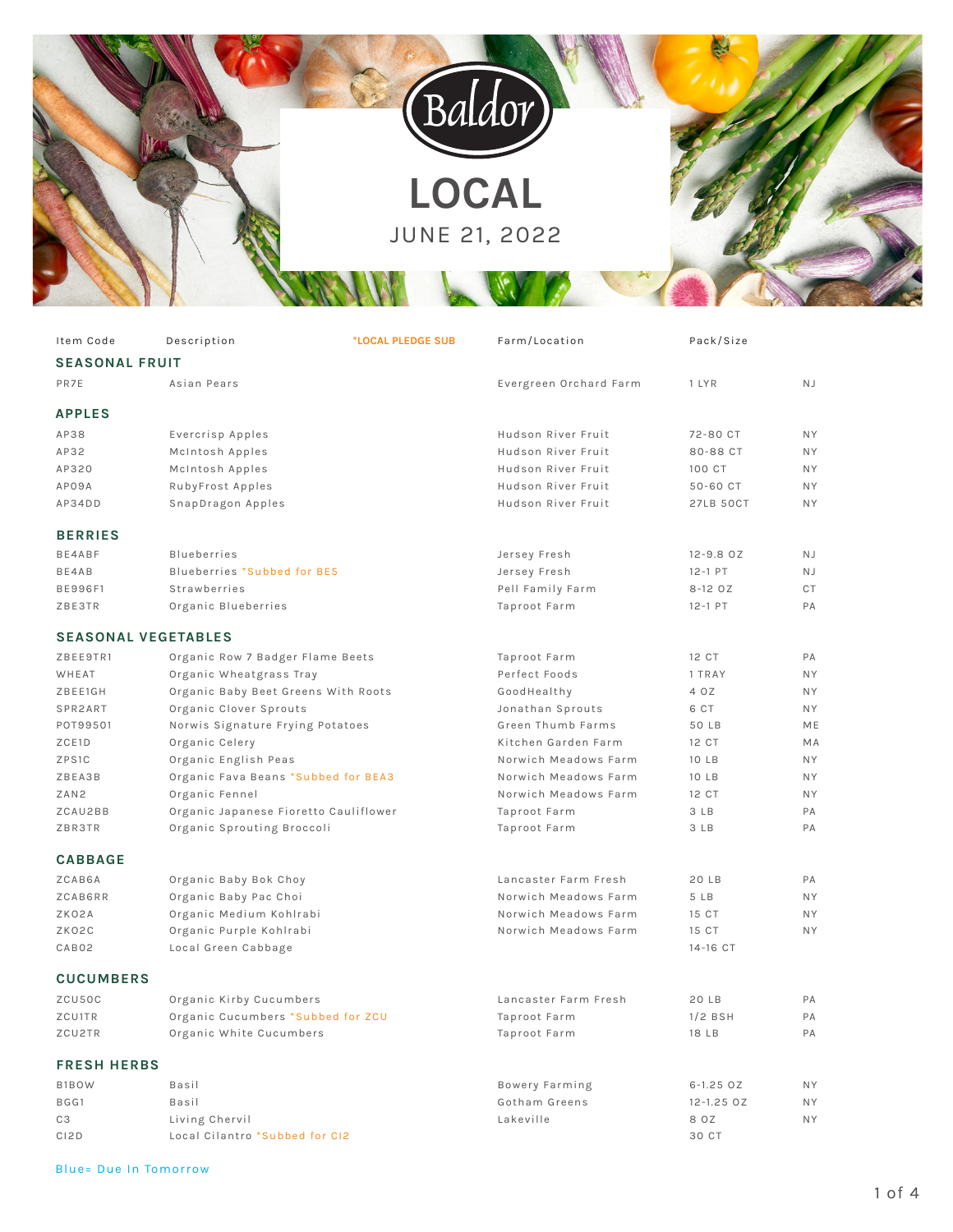| Item Code             | Description                                  | *LOCAL PLEDGE SUB | Farm/Location          | Pack/Size       |                |
|-----------------------|----------------------------------------------|-------------------|------------------------|-----------------|----------------|
| <b>FRESH HERBS</b>    |                                              |                   |                        |                 |                |
| EVA152                | Anise Hyssop                                 |                   | Eva's Garden           | 4 OZ            | MA             |
| AN5C                  | Anise Hyssop                                 |                   | Norwich Meadows Farm   | 1 <sub>LB</sub> | NY.            |
| ZAN4                  | Organic Bronze Fennel                        |                   | Norwich Meadows Farm   | 1 <sub>LB</sub> | <b>NY</b>      |
| P2AL                  | Local Italian Parsley *Subbed for P2A        |                   |                        | 30 CT           |                |
|                       |                                              |                   |                        |                 |                |
| P <sub>2</sub> L      | Local Italian Parsley *Subbed for P2         |                   |                        | 60 CT           |                |
| LETTUCE & GREENS      |                                              |                   |                        |                 |                |
| ZA1BMA                | Organic Baby Arugula                         |                   | <b>Blue Moon Acres</b> | 3 LB            | PA             |
| ZA4GH                 | Organic Baby Arugula                         |                   | GoodHealthy            | 4 OZ            | <b>NY</b>      |
| LET8B                 | Living Baby Mizuna                           |                   | Lakeville              | 2LB             | <b>NY</b>      |
| A <sub>1</sub> A      | Wild Arugula                                 |                   | Satur Farms            | 4 LB            | <b>NY</b>      |
| SALADSF06             | Wild Arugula                                 |                   | Satur Farms            | $12 - 50Z$      | <b>NY</b>      |
| A2                    | Local Arugula *Subbed for A                  |                   |                        | 24 CT           |                |
| ZLET98                | Organic Baby Mixed Lettuce Heads             |                   | Norwich Meadows Farm   | 12 CT           | <b>NY</b>      |
| LET8L                 | Mizuna                                       |                   | Satur Farms            | 3 LB            | <b>NY</b>      |
| LETT7L                | Red Baby Mustard Greens                      |                   | Satur Farms            | 3 LB            | <b>NY</b>      |
| SALADBOW1             | Baby Butter Lettuce                          |                   | Bowery Farming         | $6 - 4$ $0Z$    | <b>NY</b>      |
| SALADGG2              | Baby Butterhead Lettuce                      |                   | Gotham Greens          | $12-1$ EA       | <b>NY</b>      |
| SALADGG5              | <b>Butterhead Lettuce</b>                    |                   | Gotham Greens          | $12 - 4.5$ OZ   | <b>NY</b>      |
| SALADGG5RTFM          | <b>Butterhead Salad</b>                      |                   | Gotham Greens          | $12 - 4.5$ OZ   | <b>NY</b>      |
| SALADSF18             | Frisee                                       |                   | <b>Satur Farms</b>     | $12 - 50Z$      | <b>NY</b>      |
| SALADBOW4             | Crispy Leaf                                  |                   | Bowery Farming         | $6-4$ $0Z$      | <b>NY</b>      |
| ZLET1LM               | Organic Green Leaf                           |                   | Lady Moon Farms        | 24 CT           | PA             |
| ZLET12                | Organic Green Leaf Lettuce *Subbed for ZLET1 |                   | Lancaster Farm Fresh   | 24 CT           | PA             |
| SALAD <sub>10</sub> A | Baby Crispy Green Leaf                       |                   | Little Leaf Farms      | $8-40Z$         | MA             |
| LET1L                 | Local Green Leaf Lettuce *Subbed for LET1    |                   |                        | 24 CT           |                |
| SALADBOW6             | Green Baby Kale                              |                   | Bowery Farming         | $6-4$ $0Z$      | <b>NY</b>      |
| ZKA3L1R               | Organic Baby Kale                            |                   | GoodHealthy            | 4 OZ            | <b>NY</b>      |
| ZKA1K                 | Organic Spigariello Kale                     |                   | Kitchen Garden Farm    | 12 CT           | MA             |
| ZKA1LM                | Organic Green Kale                           |                   | Lady Moon Farms        | 24 CT           | PA             |
| ZKA2LM                | Organic Lacinato Kale                        |                   | Lady Moon Farms        | 24 CT           | PA             |
| ZKA1L                 | Organic Green Kale *Subbed for ZKA1          |                   | Lancaster Farm Fresh   | 24 CT           | PA             |
| <b>KA41</b>           | Baby Green Kale *Subbed for KA4A             |                   | Satur Farms            | 3 LB            | <b>NY</b>      |
| <b>KA42</b>           | Baby Lacinato Kale                           |                   | Satur Farms            | 3 LB            | <b>NY</b>      |
| SALADSF22             | Green Baby Kale                              |                   | Satur Farms            | $12 - 50Z$      | <b>NY</b>      |
| LET9L                 | Tatsoi                                       |                   | Satur Farms            | 3 LB            | <b>NY</b>      |
| SALADGGRTFM           | Gourmet Medley Salad                         |                   | Gotham Greens          | $12 - 4.5$ OZ   | <b>NY</b>      |
| <b>SALADGG3RTFM</b>   | Greenhouse Crunch Salad Mix                  |                   | Gotham Greens          | $12 - 4.5$ OZ   | <b>NY</b>      |
| SALAD10A1             | Baby Red & Green Leaf                        |                   | Little Leaf Farms      | $8-40Z$         | MA             |
| ZLET9AA               | Organic Celtuce                              |                   | Norwich Meadows Farm   | 12 CT           | NY.            |
| ZLET3                 | Organic Little Gem Lettuce                   |                   | Norwich Meadows Farm   | 12 CT           | <b>NY</b>      |
| ZMESBMA               | Organic Mesclun                              |                   | <b>Blue Moon Acres</b> | 3 LB            | PA             |
| SALADBOW3             | Spring Mix                                   |                   | Bowery Farming         | $6-4$ $0Z$      | N Y            |
| MES <sub>11</sub> A   | Mesclun Spring Mix                           |                   | Little Leaf Farms      | 3 LB            | MA             |
| SALADSF01             | Mesclun Salad                                |                   | Satur Farms            | $12 - 50Z$      | NY.            |
| MES2                  | Mesclun Spring Mix                           |                   | Satur Farms            | 3 LB            | <b>NY</b>      |
| SALADBOW2             | Baby Romaine Lettuce                         |                   | Bowery Farming         | $6-4$ $0Z$      | <b>NY</b>      |
| SALADGG1              | Romaine                                      |                   | Gotham Greens          | $12 - 4.5$ OZ   | <b>NY</b>      |
| SALADGG1RTFM          | Romaine Salad                                |                   | Gotham Greens          | $12 - 4.5$ OZ   | <b>NY</b>      |
| ZROM2L                | Organic Romaine Hearts *Subbed for ZROM2     |                   | Lancaster Farm Fresh   | 12-3 CT         | PA             |
| ZROM02                | Organic Romaine Lettuce *Subbed for ZROM     |                   | Lancaster Farm Fresh   | 24 CT           | PA             |
| SALADSF02             | Baby Romaine Lettuce                         |                   | Satur Farms            | $12 - 50Z$      | <b>NY</b>      |
| ROM <sub>1</sub>      | Local Romaine Lettuce *Subbed for ROM        |                   |                        | 24 CT           |                |
| SALADSF04             | Baby Spinach                                 |                   | Satur Farms            | $12 - 50Z$      | NY.            |
| SP6B                  | Baby Spinach *Subbed for SP6                 |                   | Satur Farms            | 4 LB            | NY.            |
| SP01                  | Local Bunched Spinach *Subbed for SP         |                   |                        | 24 CT           |                |
| ZSW6A                 | Organic Rainbow Swiss Chard *Subbed for ZSW6 |                   | Lancaster Farm Fresh   | 24 CT           | PA             |
| MES11DF               | Atlantic Harvest Mix *Subbed for MES12       |                   | District Farms         | 3 LB            | M <sub>D</sub> |
| SALADGG3              | Brooklyn Crunch                              |                   | Gotham Greens          | $12 - 4.5$ OZ   | NY.            |
| SALADGG               | Gourmet Medley                               |                   | Gotham Greens          | $12 - 4.5$ OZ   | <b>NY</b>      |
| ZLET02                | Organic Red Leaf Lettuce *Subbed for ZLET    |                   | Lancaster Farm Fresh   | 24 CT           | РA             |
|                       |                                              |                   |                        |                 |                |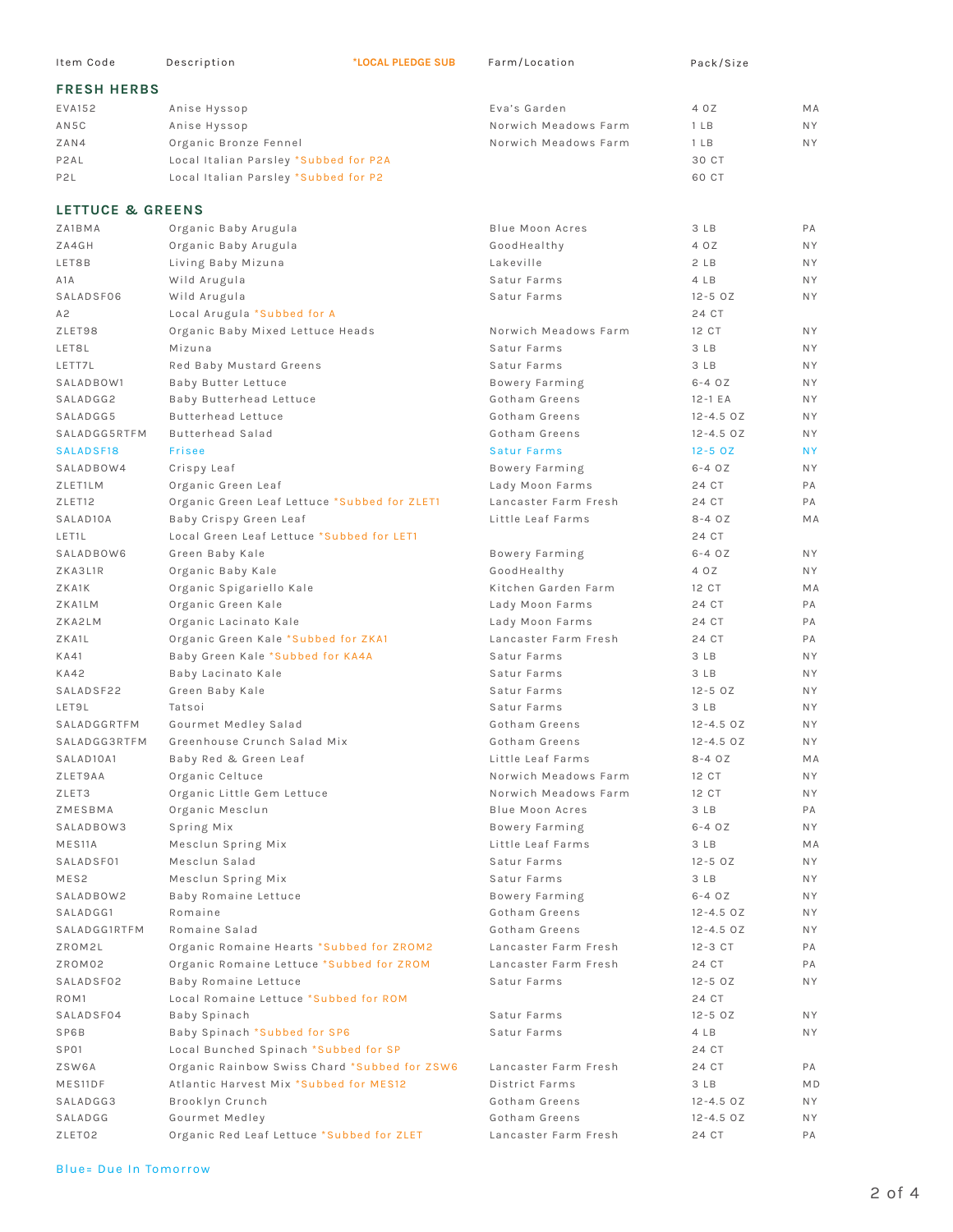| Item Code                   | Description                                                                    | *LOCAL PLEDGE SUB | Farm/Location                 | Pack/Size      |                |
|-----------------------------|--------------------------------------------------------------------------------|-------------------|-------------------------------|----------------|----------------|
| <b>LETTUCE &amp; GREENS</b> |                                                                                |                   |                               |                |                |
| SALAD <sub>101</sub>        | Baby Spring Mix                                                                |                   | Little Leaf Farms             | $8 - 40Z$      | MA             |
| <b>MICROGREENS</b>          |                                                                                |                   |                               |                |                |
| POU3                        | Salty Fingers                                                                  |                   | Koppert Cress                 | 50 CT          | <b>NY</b>      |
| <b>BMA11</b>                | Organic Borage Flowers                                                         |                   | <b>Blue Moon Acres</b>        | 75 CT          | PA             |
| BMA02                       | Organic Edible Flower Mix                                                      |                   | <b>Blue Moon Acres</b>        | 50 CT          | PA             |
| FL5C                        | Apple Blossoms                                                                 |                   | Koppert Cress                 | 50 CT          | N Y            |
| FL7B1                       | Incan Begonia Flowers                                                          |                   | Koppert Cress                 | 50 CT          | N Y            |
| FLOA                        | Organic Zucchini Flowers                                                       |                   | Lancaster Farm Fresh          | 50 CT          | PA             |
| MICR02                      | Affilla Living Cress                                                           |                   | Koppert Cress                 | 16 CT          | N Y            |
| MICR08D                     | Coriander Living Cress                                                         |                   | Koppert Cress                 | 16 CT          | N Y            |
| RA <sub>2</sub>             | Daikon Radish Cress                                                            |                   | Koppert Cress                 | 16 CT          | N Y            |
| MICR050                     | Purple Shiso Living Cress                                                      |                   | Koppert Cress                 | 16 CT          | <b>NY</b>      |
| MICR2                       | Rock Chives Living Cress                                                       |                   | Koppert Cress                 | 16 CT          | N Y            |
| MICRO                       | Sakura Mix Living Cress                                                        |                   | Koppert Cress                 | 18 CT          | N Y            |
| MIC97C                      | Micro Chives                                                                   |                   | Koppert Cress                 | 6 OZ           | <b>NY</b>      |
| MIC97E                      | Micro Italian Basil                                                            |                   | Koppert Cress                 | 6 OZ           | N Y            |
| MICAF27                     | Micro Rainbow Mix                                                              |                   | AeroFarms                     | $6-2$ $0Z$     | N J            |
| MICAF29                     | Micro Spicy Mix                                                                |                   | AeroFarms                     | $6-2$ $0Z$     | <b>NJ</b>      |
| MICAF28                     | Micro Super Mix                                                                |                   | AeroFarms                     | $6-2$ $0Z$     | <b>NJ</b>      |
| MICAF32                     | Micro Broccoli                                                                 |                   | AeroFarms                     | $6 - 2$ $0Z$   | N J            |
| MICAF33                     | Micro Wasabi Mustard                                                           |                   | AeroFarms                     | $6 - 2$ $0Z$   | N J            |
| MICR10                      | Micro Purple Shiso Leaves                                                      |                   | Koppert Cress                 | 6 OZ           | <b>NY</b>      |
| MICAF30                     | Baby Watercress                                                                |                   | AeroFarms                     | $6 - 3.5$ $0Z$ | <b>NJ</b>      |
| MICAF31                     | Baby Bok Choy                                                                  |                   | AeroFarms                     | $6 - 4$ $0Z$   | N J            |
| FL7MG                       | Marigold Flower Blossoms                                                       |                   | Koppert Cress                 | 50 CT          | <b>NY</b>      |
| <b>MUSHROOMS</b>            |                                                                                |                   |                               |                |                |
| MU97.1                      | Maitake Mushrooms                                                              |                   | Rhode Island Mushroom Co.     | 3 LB           | R <sub>1</sub> |
| MU93AAA                     | Chef Mix Mushrooms                                                             |                   | Rhode Island Mushroom Co.     | 3 LB           | R I            |
| MU2CRI                      | Sliced Cremini Baby Bella Mushroom                                             |                   | Phillips Mushroom Farms       | $12 - 8$ $0Z$  | PA             |
| ZMU7                        | Organic Oyster Mushrooms                                                       |                   | Rhode Island Mushroom Co.     | 5 LB           | R I            |
| MUMVM1                      | Wild Harvest Shiitake Mushrooms                                                |                   | Martha's Vineyard Mycological | 3 LB           | MA             |
| <b>MU3AAA</b>               | Oakwood Shiitake Mushrooms                                                     |                   | Rhode Island Mushroom Co.     | 5 LB           | R <sub>1</sub> |
| ZMU94RT                     | Organic Exotic Chef's Mushroom Mix                                             |                   | Rhode Island Mushroom Co.     | 8-8 OZ         | R <sub>1</sub> |
| ONIONS & GARLIC             |                                                                                |                   |                               |                |                |
| ZG5M                        | Organic Green Garlic                                                           |                   | Norwich Meadows Farm          | 15 CT          | NY.            |
| ZON96F                      | Organic Red Tropea Onions                                                      |                   | Kitchen Garden Farm           | 12 CT          | МA             |
| ZON97                       | Organic Japanese Negi Scallions                                                |                   | Norwich Meadows Farm          | 3 BU           | NY.            |
|                             |                                                                                |                   |                               |                |                |
| <b>RADISHES</b>             |                                                                                |                   |                               |                |                |
| ZRA5GH                      | Organic Baby French Breakfast Radishes                                         |                   | GoodHealthy                   | 4 OZ           | NY.            |
| RA7L                        | Amethyst Radishes                                                              |                   |                               | 24 CT          |                |
| RA8L                        | Easter Egg Radish *Subbed for RA8<br>French Breakfast Radishes *Subbed for RA5 |                   |                               | 24 CT          |                |
| RA5L<br>RA40A               | Local Bunched Radish *Subbed for RA4                                           |                   |                               | 24 CT<br>24 CT |                |
| <b>SQUASH</b>               |                                                                                |                   |                               |                |                |
|                             |                                                                                |                   |                               |                |                |
| ZSQOTR                      | Organic Zucchini *Subbed for ZSQ                                               |                   | Taproot Farm                  | 18-22 LB       | PA             |
| SQ02A                       | Medium Zucchini *Subbed for SQ                                                 |                   |                               | 18 LB          |                |
| ZSQ20B                      | Organic Squash Mix<br>Organic Magda Cousa Squash                               |                   | Norwich Meadows Farm          | 18 LB          | N Y<br>РA      |
| ZSQOEE<br>ZSQ2TR            | Organic Mixed Squash                                                           |                   | Taproot Farm<br>Taproot Farm  | 18 LB<br>18 LB | РA             |
| SQ2D                        | Local Gold Bar Squash                                                          |                   |                               | 18 LB          |                |
| ZSQ20TR                     | Organic Gold Squash                                                            |                   | Taproot Farm                  | 18 LB          | PA             |
| <b>TOMATOES</b>             |                                                                                |                   |                               |                |                |
| TO 51                       | Beefsteak Tomatoes                                                             |                   | Backyard Farms                | 12 LB          | ME             |
| TO3E                        | Beefsteak Tomatoes                                                             |                   | Intergrow Greenhouses         | 8-3 CT         | NY.            |
| TO5D                        | Cherry Tomatoes on the Vine                                                    |                   | Backyard Farms                | $12 - 10$ $0Z$ | МE             |
|                             |                                                                                |                   |                               |                |                |

Blue= Due In Tomorrow